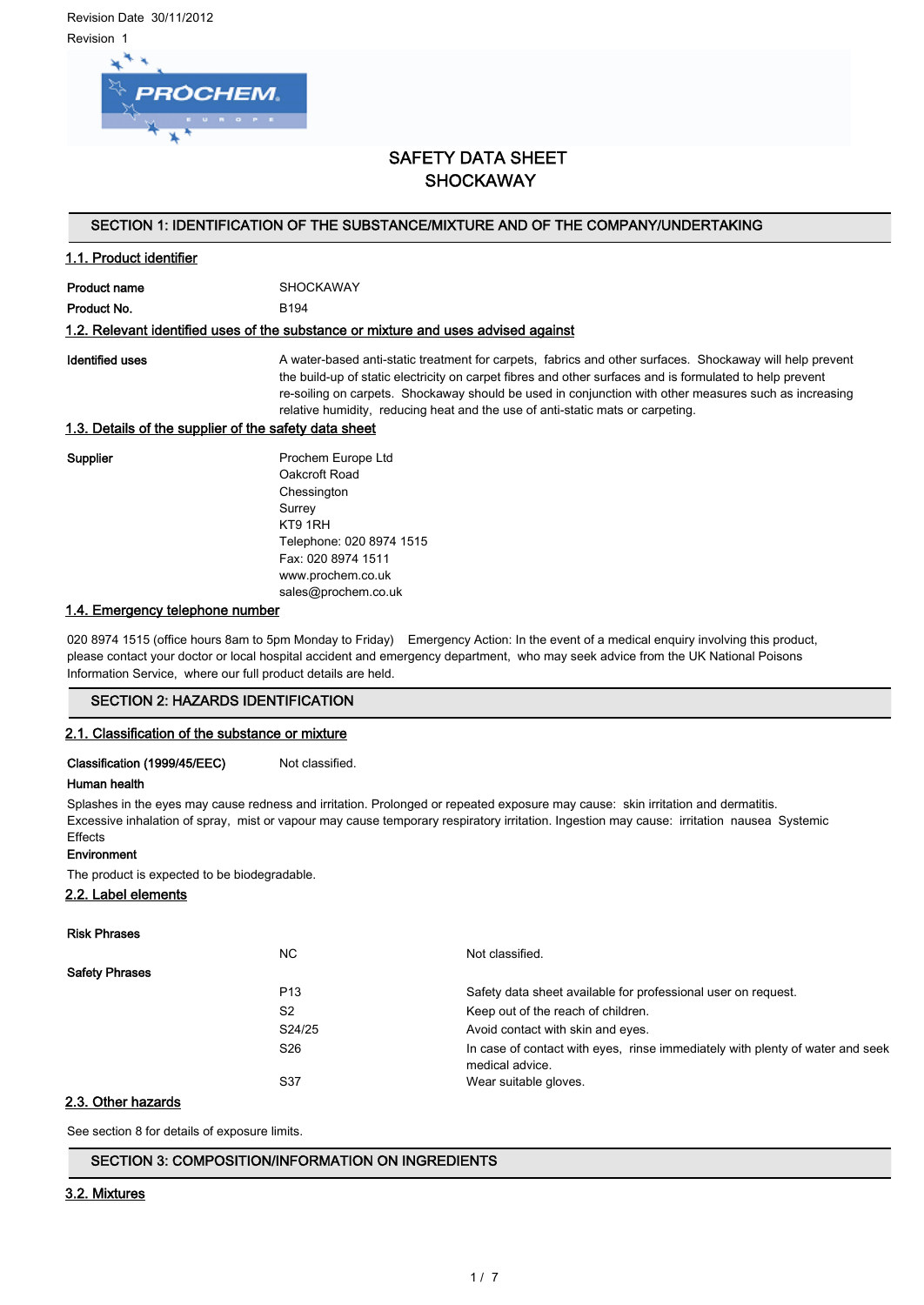# **SHOCKAWAY**

| PROPAN-2-OL                                                                                     |                   |                                                              | 5-15%    |
|-------------------------------------------------------------------------------------------------|-------------------|--------------------------------------------------------------|----------|
| CAS-No.: 67-63-0                                                                                | EC No.: 200-661-7 |                                                              |          |
| Classification (EC 1272/2008)<br>Flam. Liq. 2 - H225<br>Eye Irrit. 2 - H319<br>STOT SE 3 - H336 |                   | Classification (67/548/EEC)<br>F:R11<br>Xi:R36<br><b>R67</b> |          |
| <b>FATTY ALCOHOL ETHOXYLATE</b>                                                                 |                   |                                                              | $1 - 5%$ |
| CAS-No.: 68439-45-2                                                                             | EC No.:           |                                                              |          |
| Classification (EC 1272/2008)<br>Acute Tox. 4 - H302<br>Eye Dam. 1 - H318                       |                   | Classification (67/548/EEC)<br>Xn;R22.<br>Xi, R41.           |          |
| <b>ALCOHOL ETHOXYLATE</b>                                                                       |                   |                                                              | $1 - 5%$ |
| CAS-No.: 68213-23-0                                                                             | EC No.:           |                                                              |          |
| Classification (EC 1272/2008)<br>Acute Tox. 4 - H302                                            |                   | Classification (67/548/EEC)<br>Xn;R22.                       |          |
| Eye Dam. 1 - H318                                                                               |                   | Xi:R41.                                                      |          |

The Full Text for all R-Phrases and Hazard Statements are Displayed in Section 16.

#### SECTION 4: FIRST AID MEASURES

#### 4.1. Description of first aid measures

#### Inhalation

Move into fresh air and keep at rest. Get medical attention if any discomfort continues.

## Ingestion

Do not induce vomiting. Immediately rinse mouth and drink plenty of water (200-300 ml). Do not give victim anything to drink if they are unconscious. Get medical attention.

### Skin contact

Wash skin thoroughly with soap and water. Get medical attention if irritation persists after washing.

#### Eye contact

Immediately flush with plenty of water for up to 15 minutes. Remove any contact lenses and open eyes wide apart. Get medical attention if any discomfort continues.

#### 4.2. Most important symptoms and effects, both acute and delayed

#### Skin contact

Prolonged skin contact may cause redness and irritation.

### Eye contact

May cause temporary eye irritation.

4.3. Indication of any immediate medical attention and special treatment needed

#### Treat Symptomatically.

#### SECTION 5: FIREFIGHTING MEASURES

#### 5.1. Extinguishing media

#### Extinguishing media

This product is not flammable. Use fire-extinguishing media appropriate for surrounding materials. Water spray, dry powder or carbon dioxide.

### 5.2. Special hazards arising from the substance or mixture

#### Hazardous combustion products

Thermal decomposition or combustion may liberate carbon oxides and other toxic gases or vapours.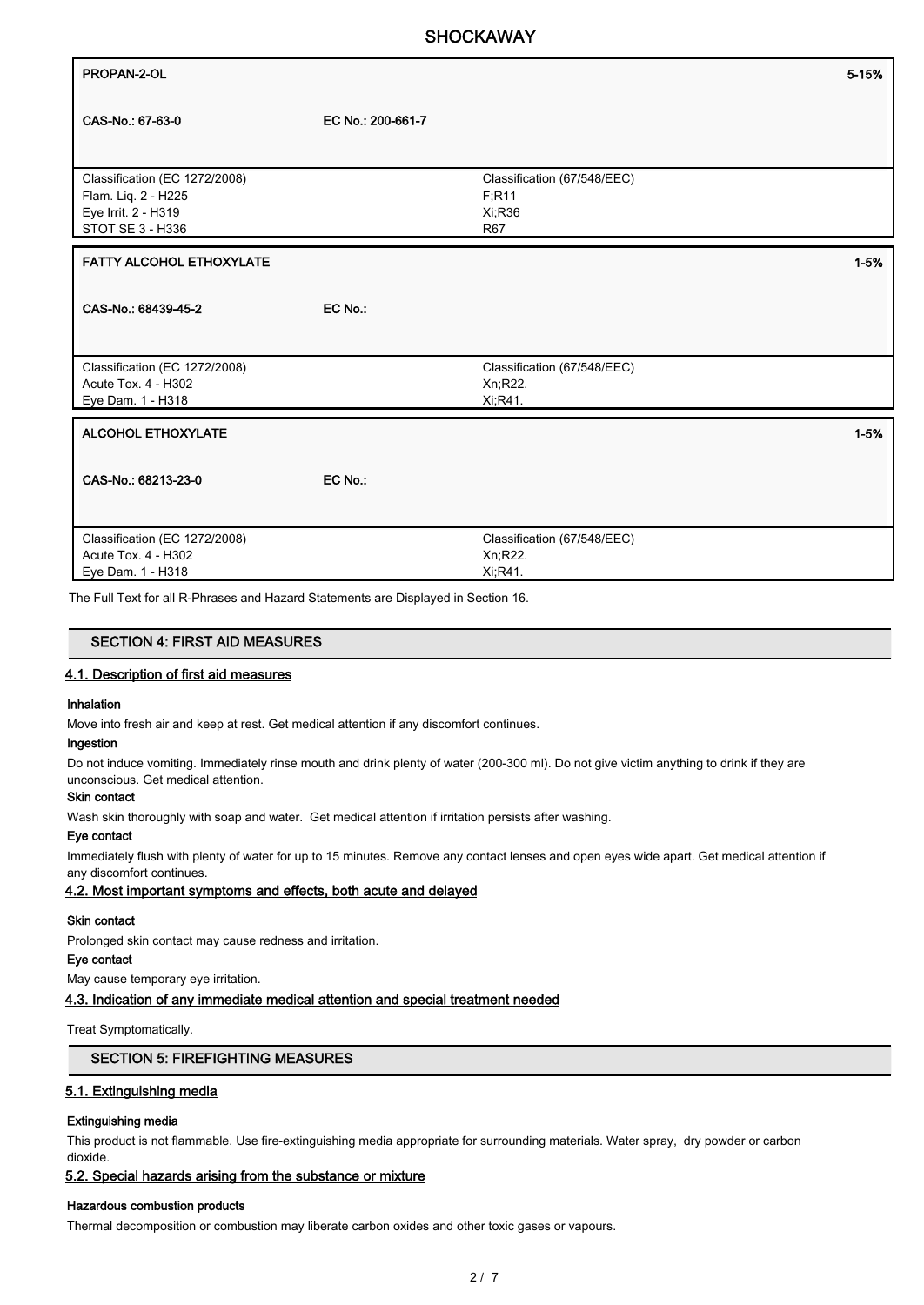# **SHOCKAWAY**

### Unusual Fire & Explosion Hazards

### No unusual fire or explosion hazards noted.

5.3. Advice for firefighters

#### Protective equipment for fire-fighters

Self contained breathing apparatus and full protective clothing must be worn in case of fire.

### SECTION 6: ACCIDENTAL RELEASE MEASURES

### 6.1. Personal precautions, protective equipment and emergency procedures

Wear protective clothing as described in Section 8 of this safety data sheet.

#### 6.2. Environmental precautions

Do not discharge into drains, water courses or onto the ground.

### 6.3. Methods and material for containment and cleaning up

Collect with absorbent, non-combustible material into suitable containers. Dispose of waste and residues in accordance with local authority requirements.

#### 6.4. Reference to other sections

For personal protection, see section 8. For waste disposal, see section 13.

### SECTION 7: HANDLING AND STORAGE

#### 7.1. Precautions for safe handling

Wear protective clothing as described in Section 8 of this safety data sheet. Wash hands after handling. Wash contaminated clothing before reuse. Do not eat, drink or smoke when using the product.

#### 7.2. Conditions for safe storage, including any incompatibilities

Keep out of the reach of children. Store in closed original container at temperatures between 5°C and 30°C.

#### 7.3. Specific end use(s)

The identified uses for this product are detailed in Section 1.2.

### SECTION 8: EXPOSURE CONTROLS/PERSONAL PROTECTION

#### 8.1. Control parameters

| Name                | <b>STD</b> |         | TWA - 8 Hrs |         | STEL - 15 Min | <b>Notes</b> |
|---------------------|------------|---------|-------------|---------|---------------|--------------|
| <b>IPROPAN-2-OL</b> | <b>WEL</b> | 400 ppm | 999 mg/m3   | 500 ppm | 1250 mg/m3    |              |

WEL = Workplace Exposure Limit.

#### 8.2. Exposure controls

#### Protective equipment



#### Engineering measures

Provide adequate ventilation.

#### Respiratory equipment

For situations where recommended exposure limits may be exceeded or where there is a risk of inhalation of fine spray mists, a suitable respirator face mask is recommended.

#### Hand protection

Nitrile gloves are recommended. Protective gloves should be inspected for wear before use and replaced regularly in accordance with the manufacturers specifications.

### Eye protection

Side shield safety glasses are recommended when handling concentrate or during spray application.

#### Hygiene measures

Wash hands after handling. Wash contaminated clothing before reuse. Do not eat, drink or smoke when using the product.

### SECTION 9: PHYSICAL AND CHEMICAL PROPERTIES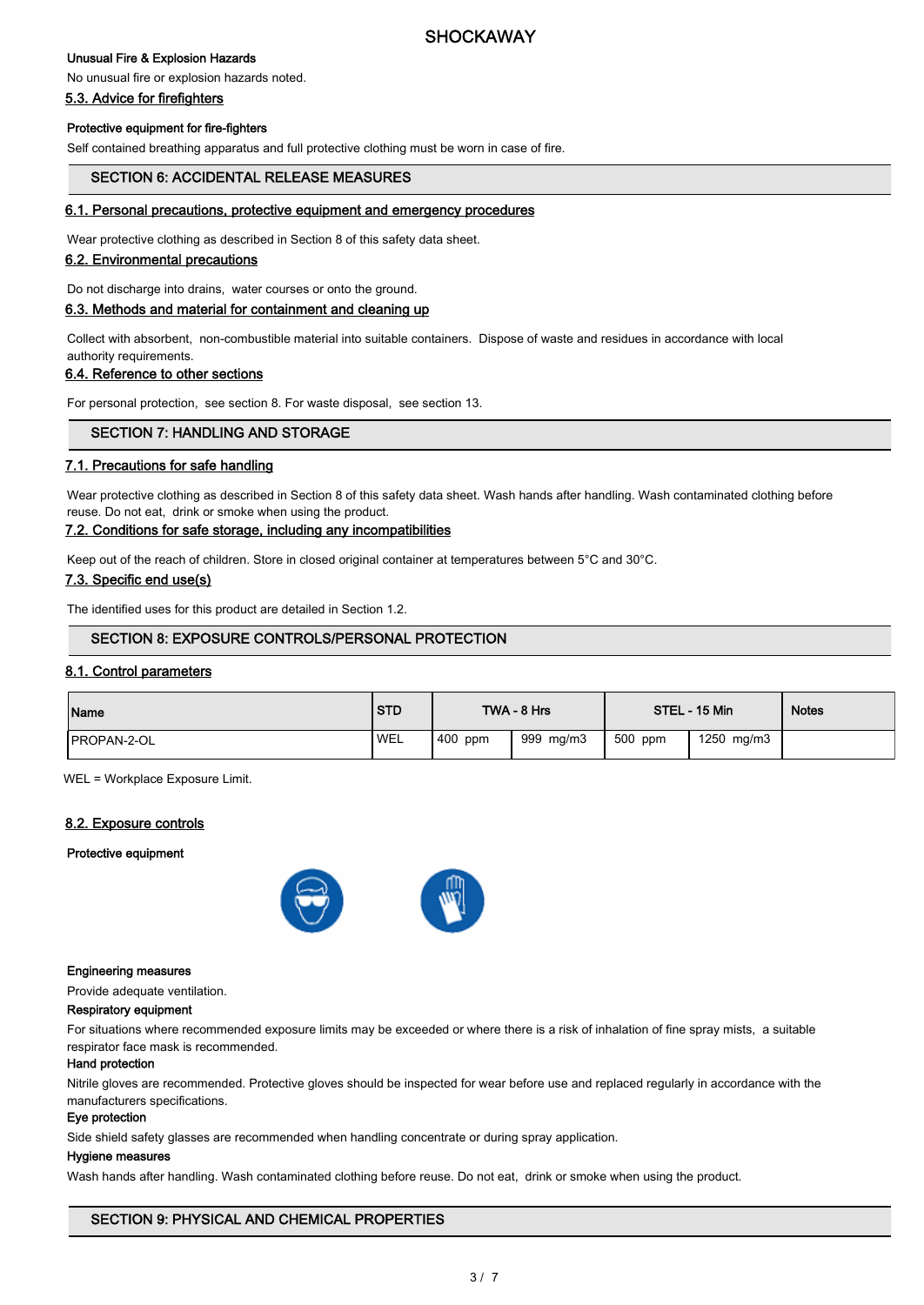### 9.1. Information on basic physical and chemical properties

| Clear liquid.            |
|--------------------------|
| Colourless.              |
| Slight odour of alcohol. |
| Soluble in water.        |
| $100^{\circ}$ C          |
| 1.0                      |
|                          |
|                          |
|                          |
|                          |
|                          |
|                          |
| 8                        |
| 8                        |
|                          |
|                          |
|                          |
|                          |
|                          |
|                          |
|                          |
|                          |
|                          |
|                          |
|                          |
|                          |
|                          |
|                          |
|                          |

None.

### SECTION 10: STABILITY AND REACTIVITY

### 10.1. Reactivity

There are no known reactivity hazards associated with this product.

### 10.2. Chemical stability

Stable under normal temperature conditions and recommended use.

### 10.3. Possibility of hazardous reactions

Not determined.

### 10.4. Conditions to avoid

Store in closed original container at temperatures between 5°C and 30°C. Protect from freezing and direct sunlight.

#### 10.5. Incompatible materials

#### Materials To Avoid

Strong oxidising substances. Strong acids. Strong alkalis.

### 10.6. Hazardous decomposition products

Thermal decomposition or combustion may liberate carbon oxides and other toxic gases or vapours.

### SECTION 11: TOXICOLOGICAL INFORMATION

### 11.1. Information on toxicological effects

#### Acute toxicity:

Possible respiratory irritation by wetting agents in atomised spray form. Excessive exposure may cause respiratory irritation and/or temporary central nervous system effects including dizziness, weakness, fatigue, nausea and headache. Ingestion may cause: Systemic Effects

#### **Skin Corrosion/Irritation:**

Prolonged or repeated exposure may cause: skin irritation and dermatitis.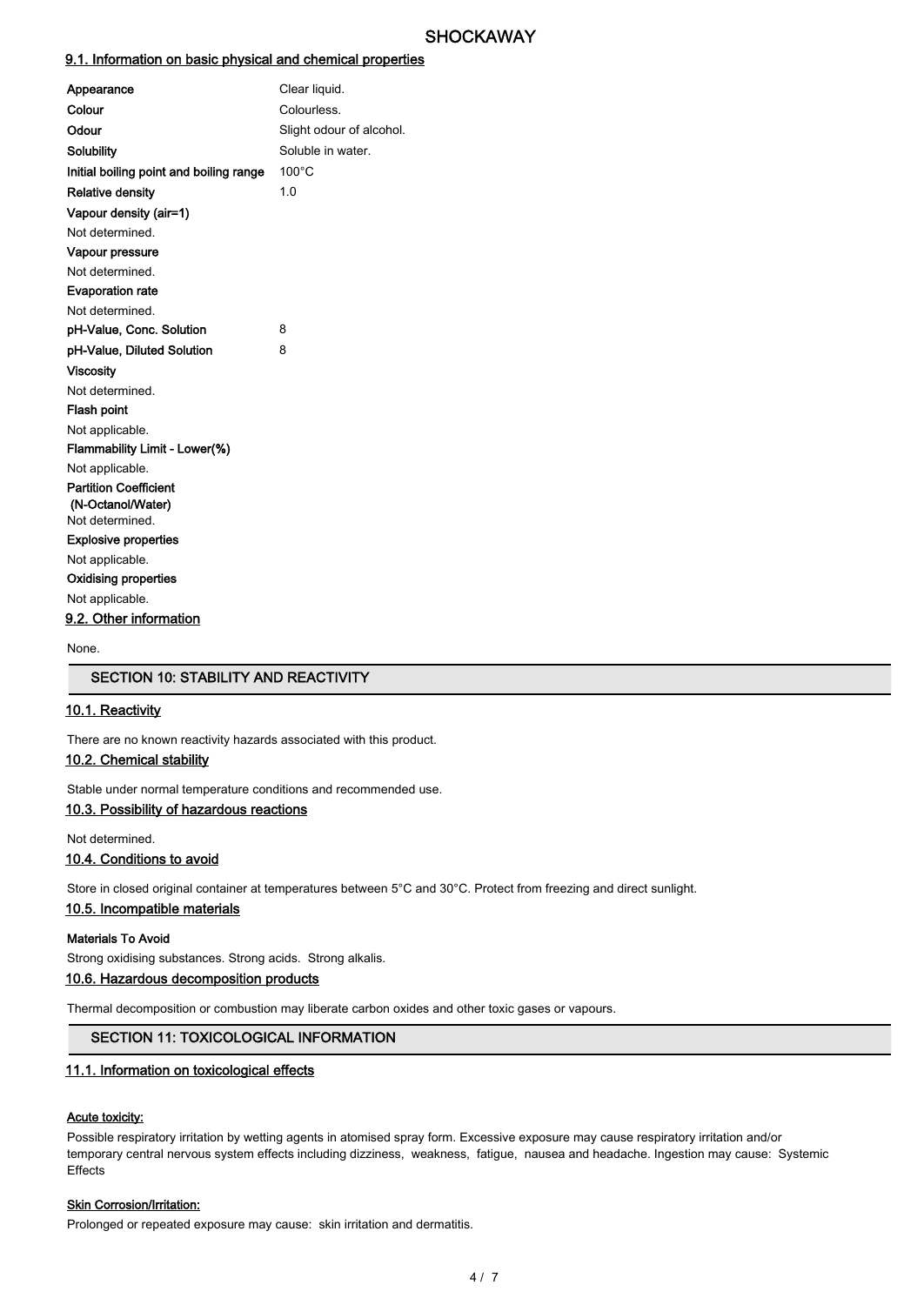### Serious eye damage/irritation:

Contact with concentrate May cause temporary eye irritation.

#### Respiratory or skin sensitisation: None known.

Germ cell mutagenicity: No effects expected based upon current data.

### Carcinogenicity:

No effects expected based upon current data.

### Reproductive Toxicity:

No effects expected based upon current data.

Toxicological information on ingredients.

PROPAN-2-OL (CAS: 67-63-0)

Acute toxicity: Acute Toxicity (Oral LD50)

> 2000 mg/kg Rat

### Acute Toxicity (Dermal LD50)

> 2000 mg/kg Rabbit

### Acute Toxicity (Inhalation LC50)

> 20 mg/l (vapours) Rat 4 hours

FATTY ALCOHOL ETHOXYLATE (CAS: 68439-45-2)

#### Acute toxicity:

Acute Toxicity (Oral LD50)

< 2000 mg/kg

#### ALCOHOL ETHOXYLATE (CAS: 68213-23-0)

# Acute toxicity: Acute Toxicity (Oral LD50)

> 2000 mg/kg Rat

### SECTION 12: ECOLOGICAL INFORMATION

### 12.1. Toxicity

#### Ecological information on ingredients.

PROPAN-2-OL (CAS: 67-63-0)

#### Acute Toxicity - Fish

LC50 48 hours > 100 mg/l Leuciscus idus (Golden orfe) EC 50, 48 Hrs, Daphnia, mg/l >100 Acute Toxicity - Aquatic Plants EC50 72 hours > 100 mg/l Scenedesmus subspicatus

FATTY ALCOHOL ETHOXYLATE (CAS: 68439-45-2)

#### LC 50, 96 Hrs, Fish mg/l 1-10

ALCOHOL ETHOXYLATE (CAS: 68213-23-0)

## LC 50, 96 Hrs, Fish mg/l

10-100

### 12.2. Persistence and degradability

#### **Degradability**

The product is expected to be biodegradable.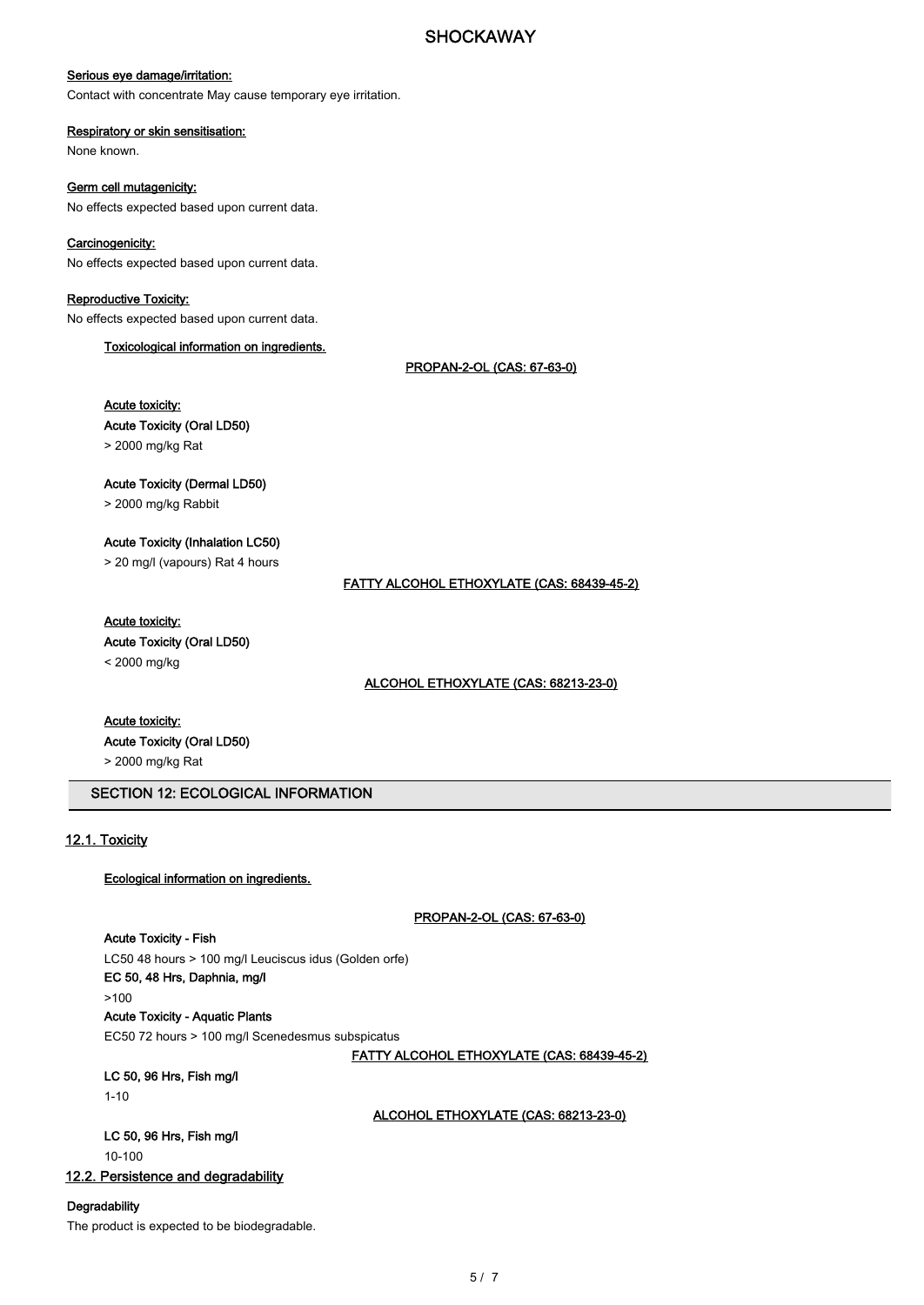### 12.3. Bioaccumulative potential

#### Bioaccumulative potential

Not known. Partition coefficient Not determined.

### 12.4. Mobility in soil

### Mobility:

The product is soluble in water.

### 12.5. Results of PBT and vPvB assessment

This product does not contain any PBT or vPvB substances.

### 12.6. Other adverse effects

None known.

### SECTION 13: DISPOSAL CONSIDERATIONS

### 13.1. Waste treatment methods

Dispose of waste and residues in accordance with local authority requirements. Empty containers should be rinsed with water then crushed and disposed of at legal waste disposal site.

### SECTION 14: TRANSPORT INFORMATION

### 14.1. UN number

Not classified for transportation.

### 14.2. UN proper shipping name

None.

14.3. Transport hazard class(es)

### ADR/RID/ADN Class -

**IMDG Class** 

#### 14.4. Packing group

None.

#### 14.5. Environmental hazards

Environmentally Hazardous Substance/Marine Pollutant

No.

### 14.6. Special precautions for user

None.

### 14.7. Transport in bulk according to Annex II of MARPOL73/78 and the IBC Code

Not applicable.

### SECTION 15: REGULATORY INFORMATION

### 15.1. Safety, health and environmental regulations/legislation specific for the substance or mixture

#### Uk Regulatory References

The Control of Substances Hazardous to Health Regulations 2002 (S.I 2002 No. 2677) with amendments. Chemicals (Hazard Information & Packaging) Regulations.